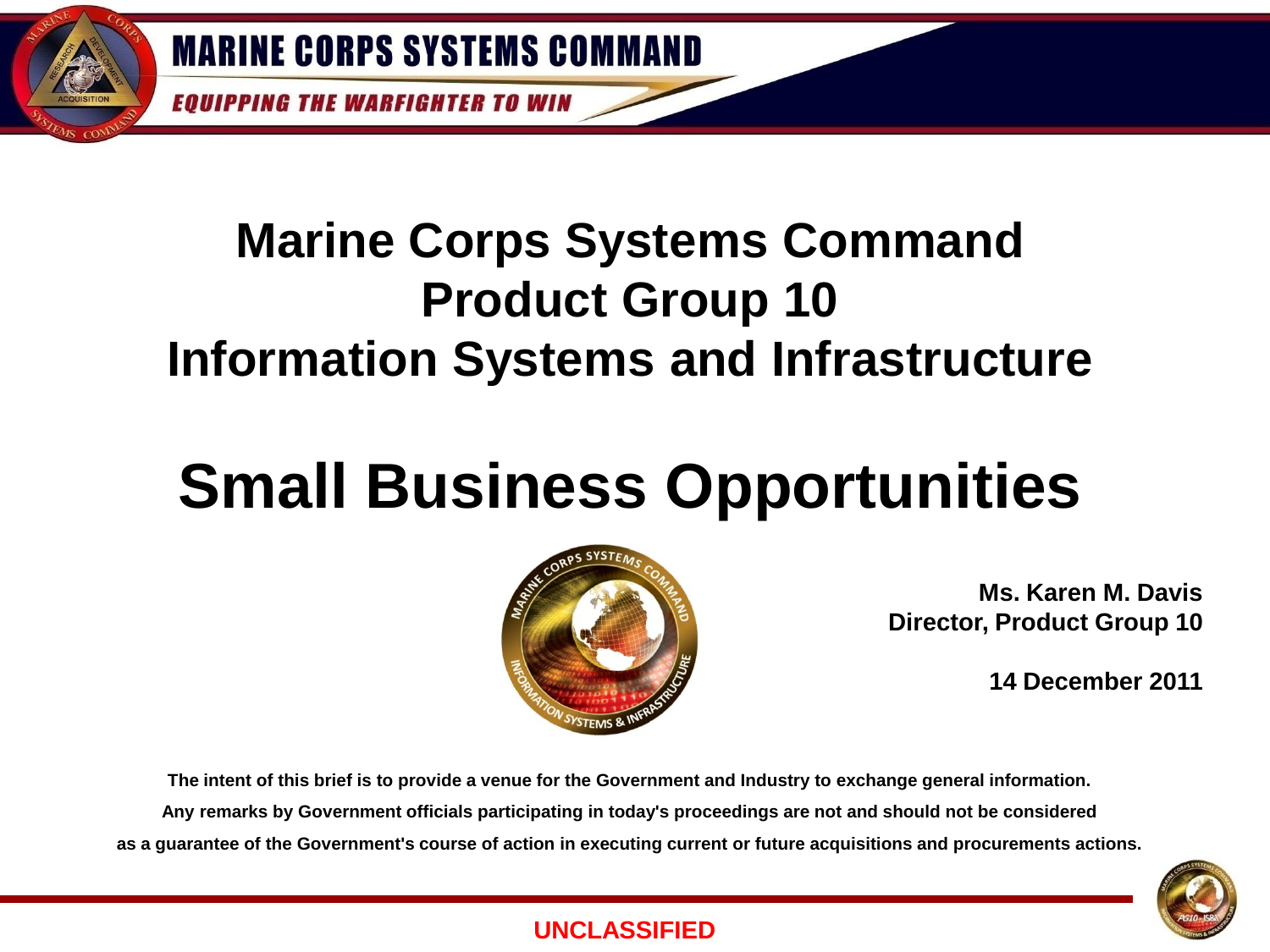

**Mission**: Serve as the USMC's agent for design, acquisition, and sustainment of the Information Systems and Infrastructure (IS&I) used to accomplish the Marine Corps Warfighting Mission.

**Vision:** Be the recognized leader in delivering forward-focused information technology solutions and capabilities.



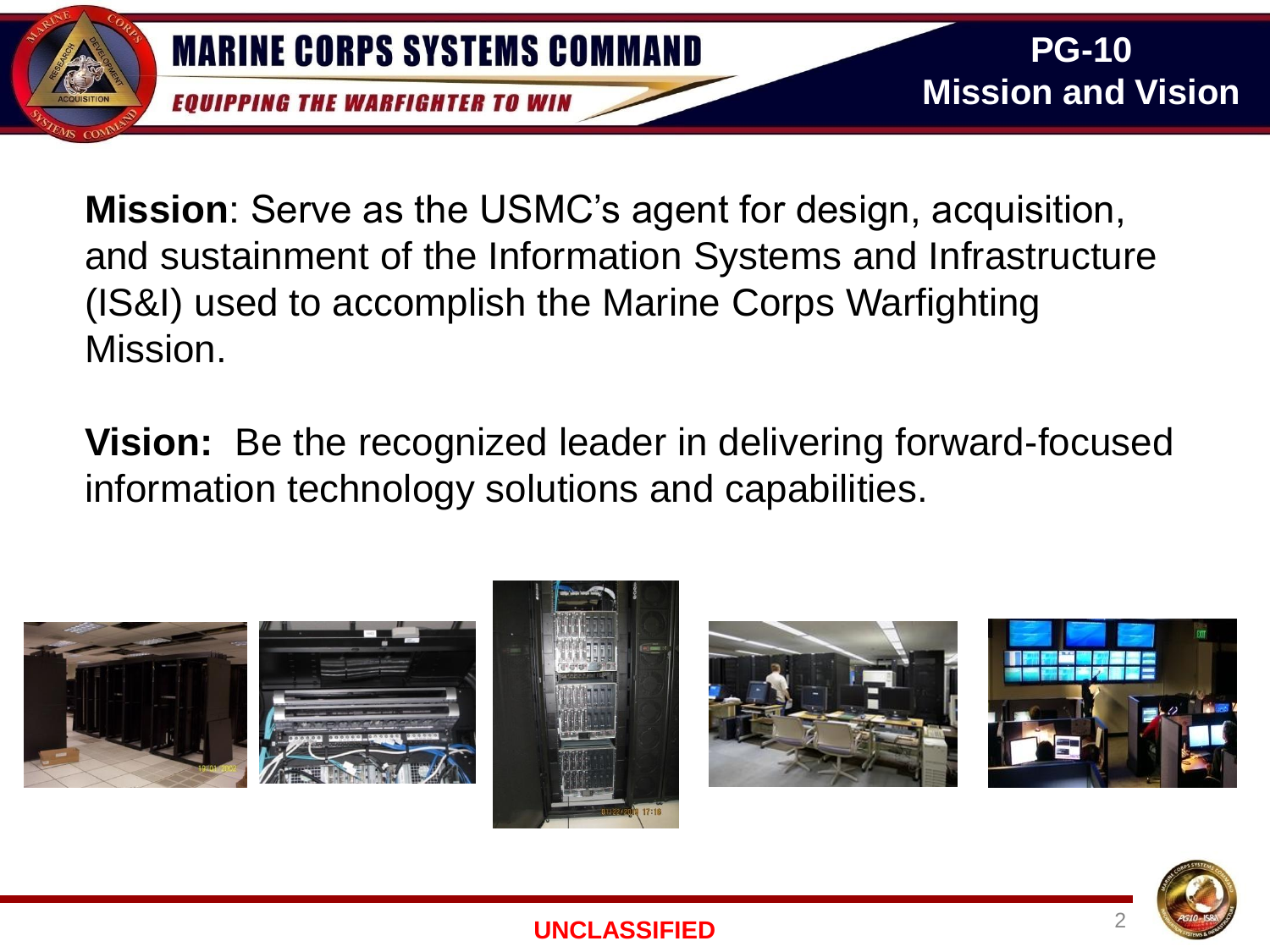

## **UNCLASSIFIED**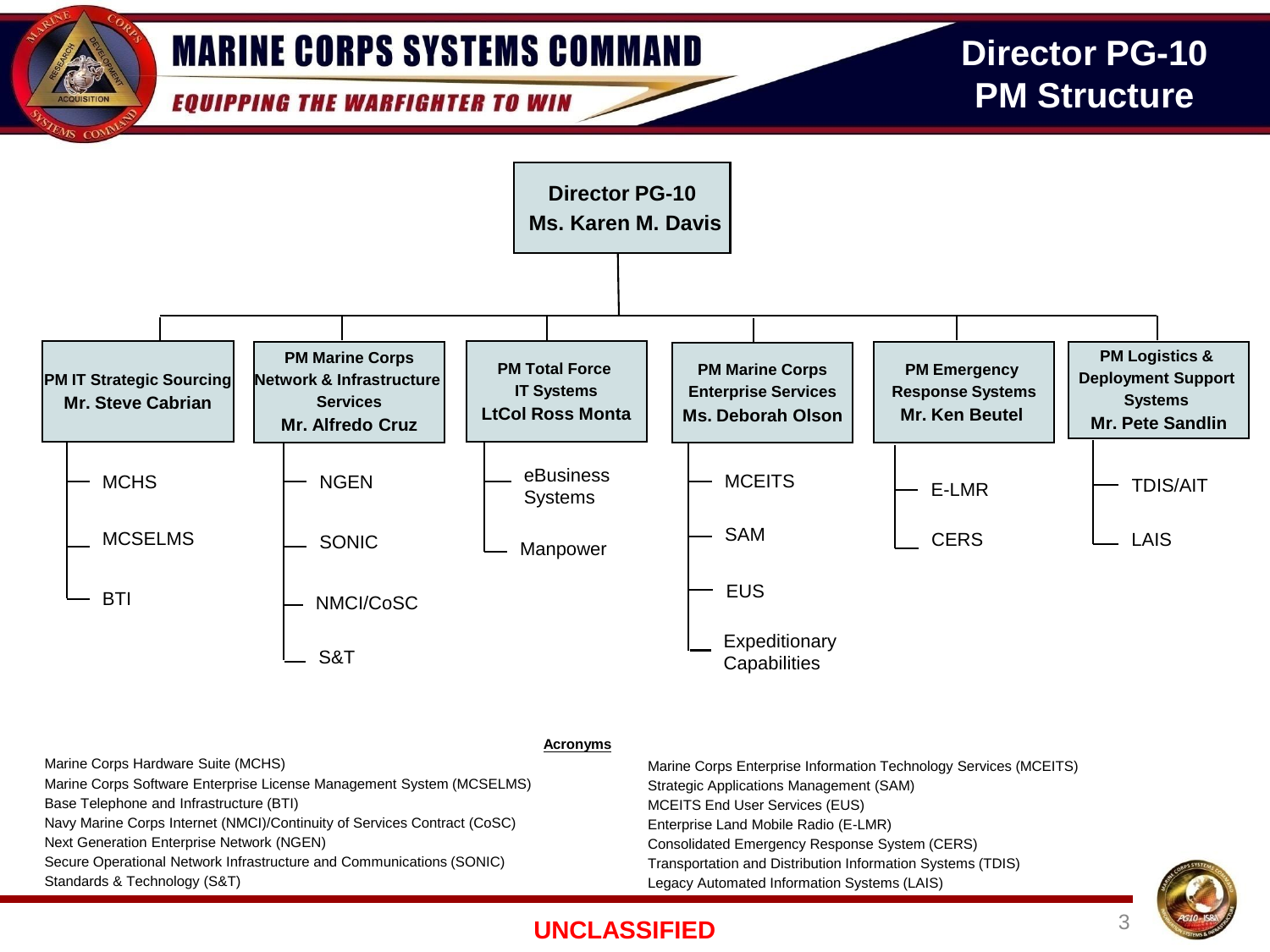- Information Technology Strategic Sourcing (ITSS): MCHS and MCSELMS currently have no specific small business set-aside provisions.
	- The MCHS Team purchases COTS IT hardware (H/W) for Marine Corps customers including Programs of Record, deploying units, and various commands in the Supporting Establishment.
		- Currently operate off of the Army's CHESS contract with pre-selected vendors.
		- Planned Marine Corps follow-on H/W contracts are in work, but have no set-aside provisions.
		- Non-catalog items use general postings against GSA schedules, small businesses can bid on these specific procurements.
	- The MCSELMS Team manages the strategic sourcing initiative that maintains and supports the Marine Corps evolving enterprise software investment as an integrated portfolio. The concept of enterprise licensing is based on commercial best practices and focuses on reducing the total ownership costs and increasing ease of use and license management. As much as practical, working towards consolidated enterprise agreements.
		- COTS products are purchased from authorized resellers under DoD ESI contract vehicles as required by DFARS 208.7402.
		- Small Businesses who are **authorized resellers** will have opportunities to bid.

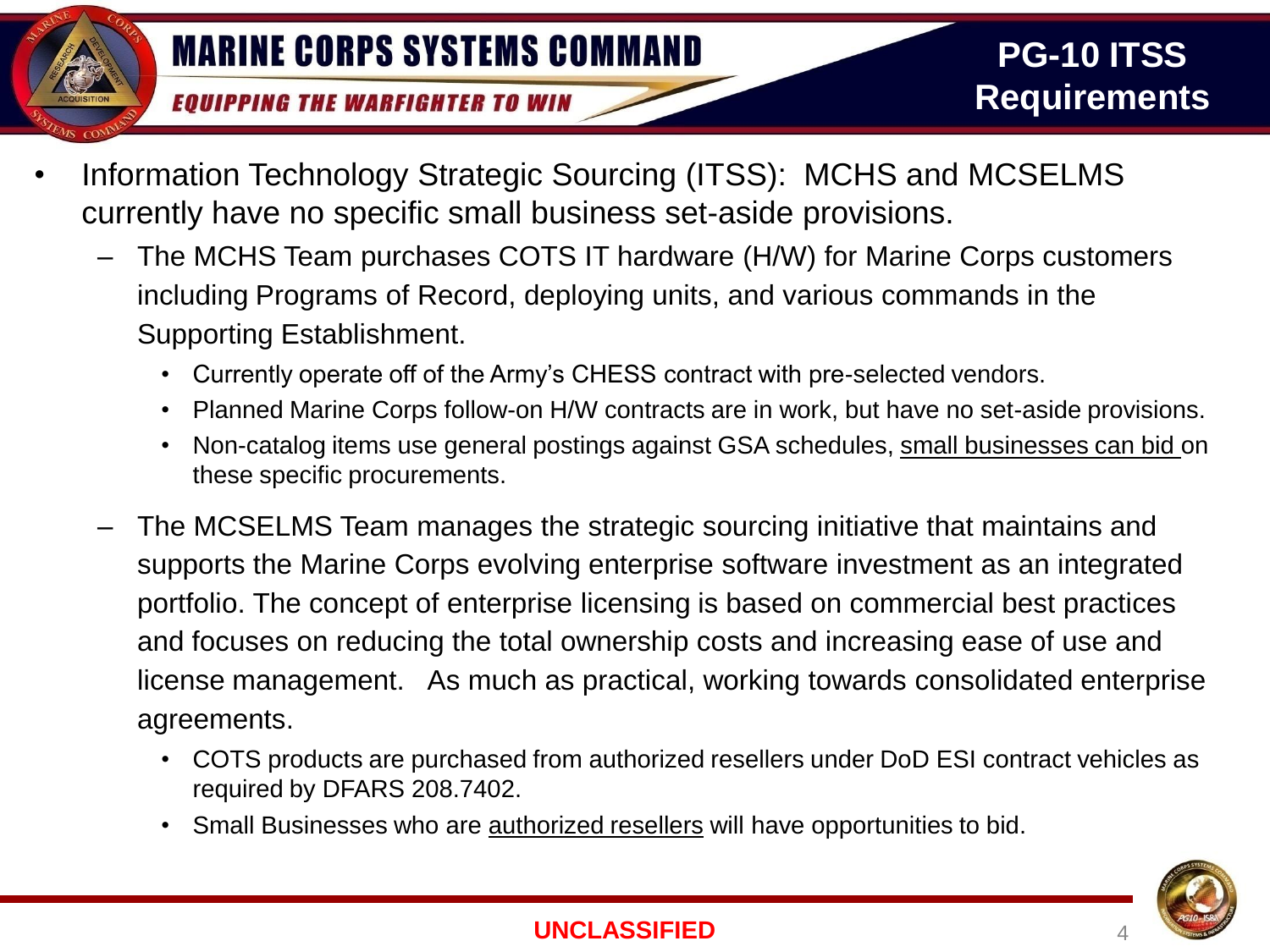- Total Force Information Technology Systems (TFITS): Current 8a set aside for Portfolio Management is up for re-compete in FY13. Efforts include analysis, management and engineering support associated with current and continually changing acquisition statutes and regulations. Brief description of effort as follows:
	- Provide support to assess, implement, and manage a standardized set of acquisition, development, and operational practices across the TFITS portfolio.
	- Establish a formal IT portfolio management process and support critical aspects of the TFITS portfolio to deliver measurable business value.
- Emergency Response Systems (ERS): Potential areas in late FY12 or FY13 as follows:
	- Land Mobile Radio Equipment Installation: ERS will be procuring COTS land mobile radio components (radio subscriber units, repeaters) from major manufactures and provide them as Government Furnished Equipment (GFE) for installations to install within vehicles, radio frequency sites, and other locations. Qualified sources (vendor certified) may be used in bases located in Virginia, North Carolina, South Carolina, Georgia, Florida, California or Arizona.
	- Dispatch Center Configuration: Emergency dispatch centers will be equipped with modern Enhanced 911, Computer Aided Dispatch, and ancillary systems. Qualified sources familiar with National Emergency Number and National Fire Protection Association best practices may be used to provide configuration management and support for various centers located in Virginia, North Carolina, South Carolina, Georgia, Florida, California or Arizona.